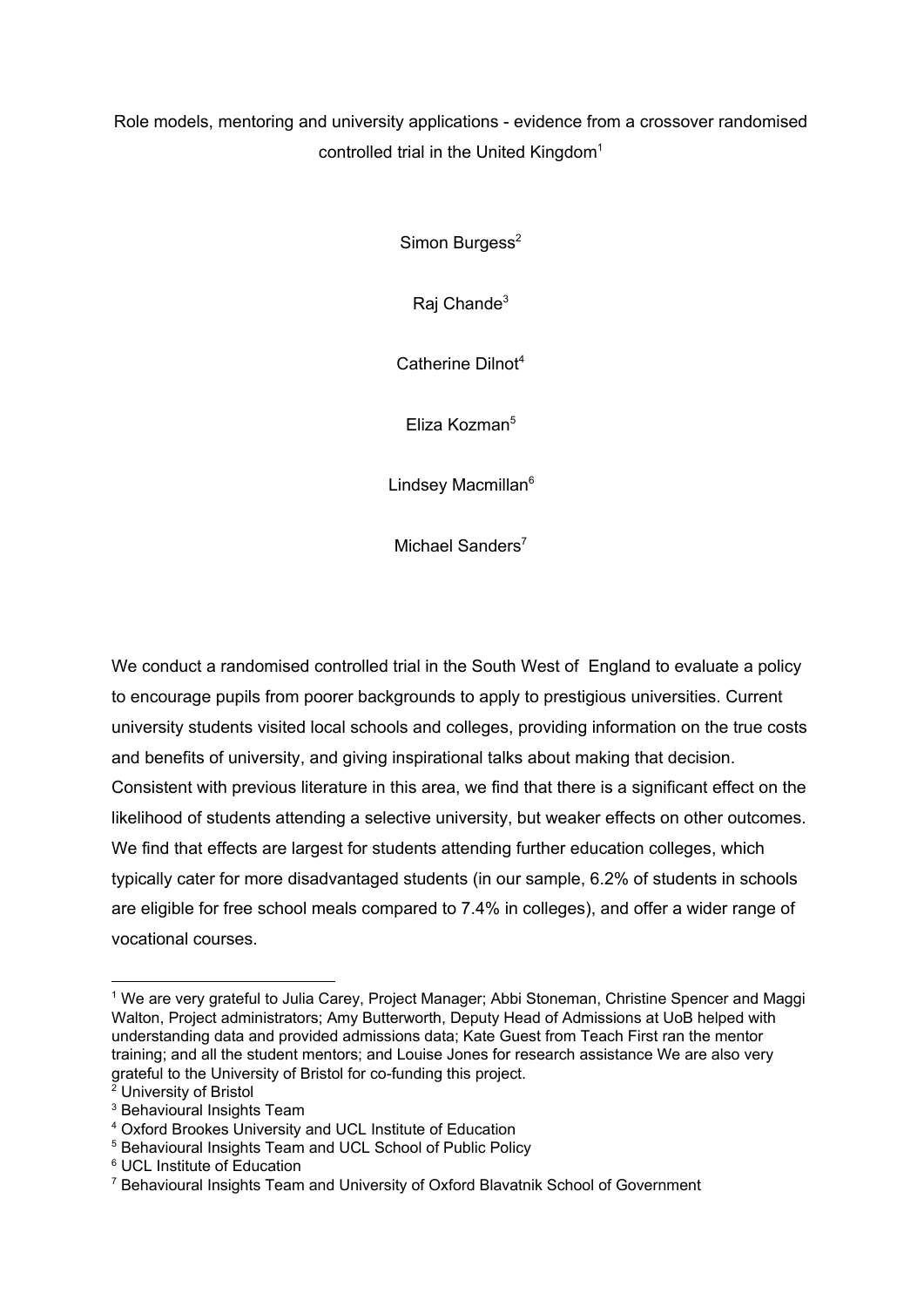# Introduction

Education is central to an individual's chances of high earnings, a satisfying job, good health and a long life. $8$  However, access to education in the UK is uneven, with young people's socio-economic status (or rather, that of their parents), strongly predicting their educational attainment and highest qualifications.

This imbalance has created a growing focus on 'widening participation' (WP) - increasing access to university education for young people from low-income families. As the majority of UK universities receive public funding, a range of policy levers have been used to drive this agenda. English universities wishing to charge the highest permitted rate of tuition fees are required to develop programmes of WP activity, which means that in 2017-18, English universities will collectively invest £833.5 million into such activities<sup>9</sup>. However, there is a scarcity of high-quality evidence to inform this expenditure.

One of the main barriers to university access is the so-called 'attainment gap'. Unequal participation reflects the fact that children from low-income households perform worse than other students throughout UK secondary education.<sup>10</sup> When poorer students do apply to university, it is generally with lower grades than their more privileged peers; therefore, these students are less likely to enter the most selective institutions.<sup>11</sup>

However, differential attainment does not entirely explain patterns of university entry in the UK; poorer students are also simply less likely to apply to university, and particularly the most selective institutions.<sup>12</sup> This aligns with evidence from the USA that high-achieving, low-income students have tendency to apply to less selective colleges than similarly qualified peers from wealthier backgrounds. $^{13}$  These findings suggest that whether, and where, a student applies to university is influenced by a broader range of factors than attainment alone. In the next section we review recent research and policy evaluation aimed

<sup>&</sup>lt;sup>8</sup> See Burgess (2016) Human Capital and Education: The State of the Art. <http://ftp.iza.org/dp9885.pdf>

<sup>9</sup> OFFA (2016) 2017-18 access agreements: institutional expenditure and fee levels <sup>10</sup> Crawford, C., & Greaves, E. (2015). Socio-economic, ethnic and gender differences in HE

participation. <sup>11</sup> UCAS (2016) End of Cycle 2016 Data resources; UCAS (2016) End of Cycle Report (2016)

 $12$  Anders, J. (2012). The link between household income, university applications and university attendance. *Fiscal Studies*, *33*(2), 185-210.

<sup>13</sup> Hoxby, C., & Avery, C. (2013). The missing" one-offs": The hidden supply of high-achieving, low-income students. *Brookings papers on economic activity*, *2013*(1), 1-65.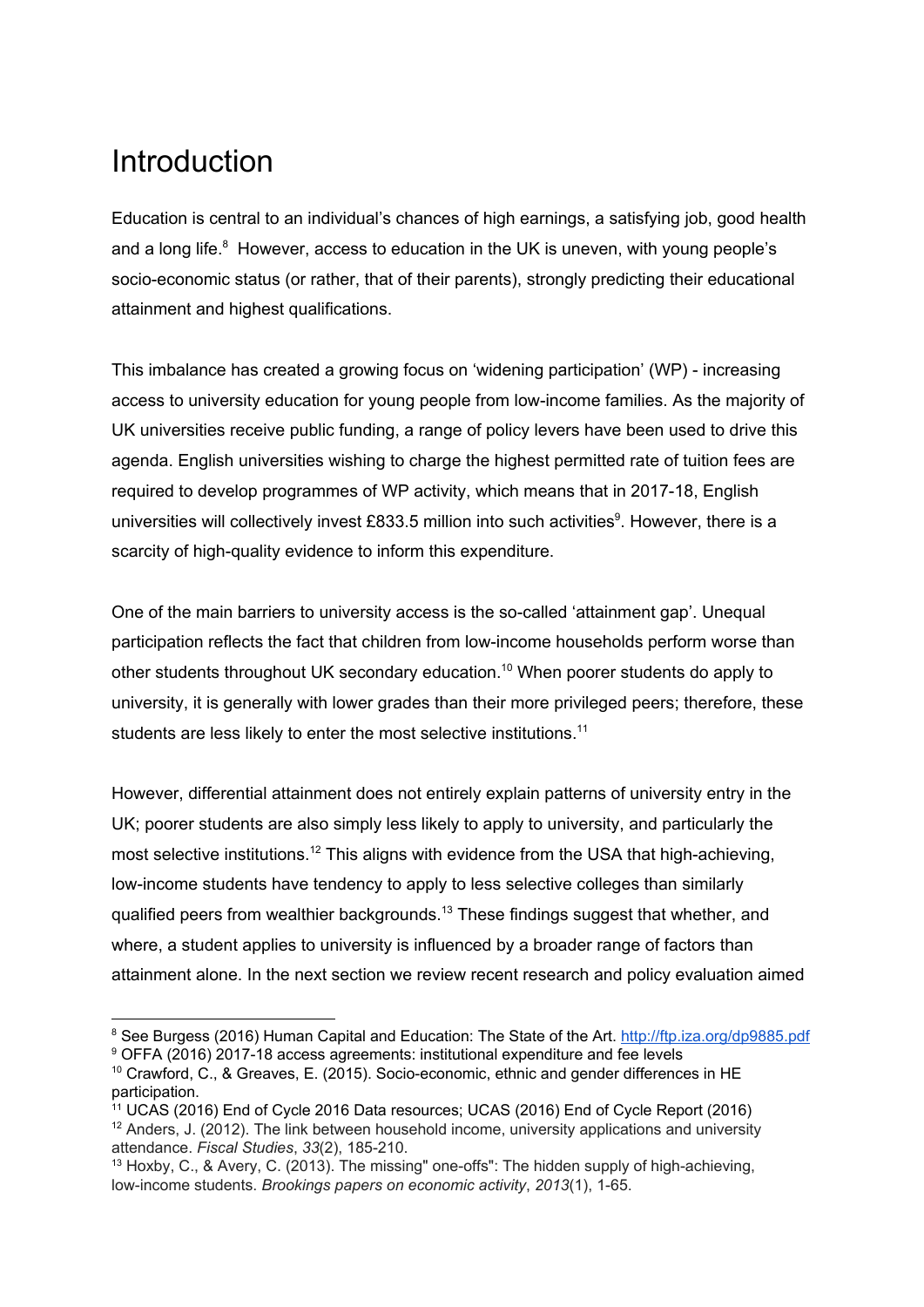at this issue. The studies suggest that relatable role models and mentoring can be effective tools to encourage greater investment in education.

Our study sought to build on this evidence in the UK context and provide an empirical basis to inform WP expenditure. We ran a randomised controlled trial over three years using existing university undergraduates to go into local schools and colleges to deliver inspirational talks, provide a clear guide to the true costs and benefits of going to university, and to undertake additional small-scale tutoring.<sup>14</sup> We recruited students from the University of Bristol, mostly first years, to act as volunteer mentors, and we recruited local schools and colleges, typically from the more disadvantaged areas in and around Bristol who send comparatively few of their pupils on to University of Bristol or similarly high tariff universities. Further details on the operation of the intervention are provided below.

The results suggest that the intervention was effective. The point estimates are all positive and while statistical power is low, the estimates reach standard levels of significance in a number of cases. Quantitative significance is also important and the point estimates indicate effects that are economically meaningful, particularly for a very low-cost intervention. It is interesting that the effects are stronger in Further Education colleges, typically catering for more disadvantaged students.

The remainder of this paper is organised as follows: in the next section we review the international evidence on the barriers to university attendance and ways to overcome them. Following that we set out our experiment design, followed by data description and analysis. Finally we provide a discussion of our results and conclusions.

<sup>&</sup>lt;sup>14</sup> The inspirational talks and information provision were delivered at school level and are evaluated in this paper. The tutoring was at pupil level and we are evaluating that in a separate paper.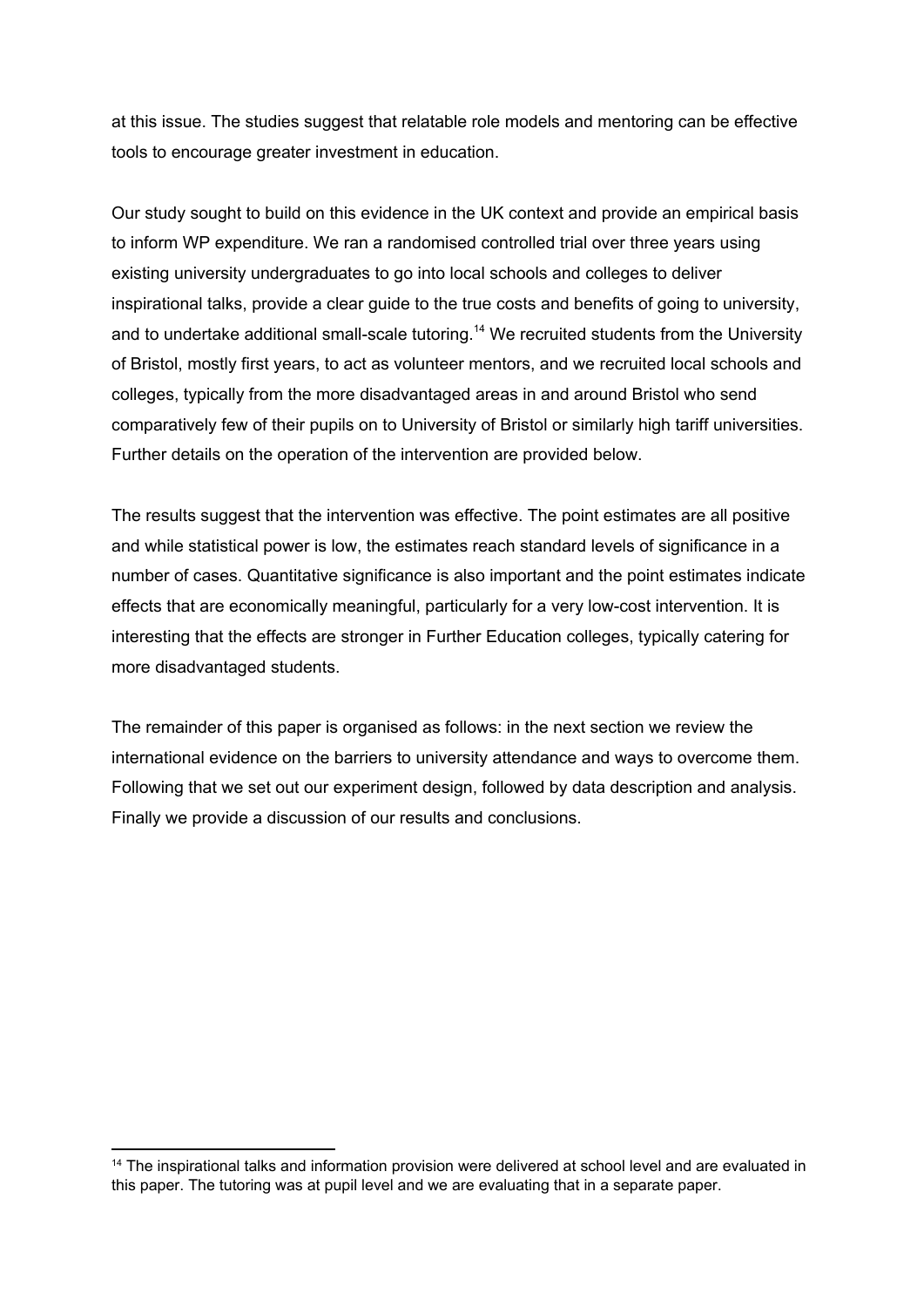## Evidence review

One explanation may be that students from low-income background have a less clear understanding of the costs and benefits of higher education. Indeed, they are certainly unlikely to have access to friends or family who can provide reliable advice on their options.<sup>15</sup> Consistent with this hypothesis, studies have shown that simple information provision can improve knowledge of the costs and benefits of higher education. For example, a randomised controlled trial in English schools found an information campaign to have a significant impact on participants' attitudes towards university; the proportion of Year 10 (age 14-15) students saying the financial aspect of university would stop them from applying dropped by 5 percentage points overall (relative to a baseline of 26%) and by 13 percentage points for students from low-income homes (relative to a baseline of 27%).<sup>16</sup> Similar trials in Canada<sup>17</sup> and Chile<sup>18</sup> have found that information-based interventions can improve reported attitudes towards post-secondary education opportunities.

However, attitudes do not equate to action. There is evidence that, while information-only interventions can improve student knowledge, this does not necessarily translate into greater investment in education. For example, although a recent trial found that daily informative texts can influence beliefs about the importance of education among sixth and seventh grade students in the USA, no associated impact on behaviour at school was detected.<sup>19</sup> Likewise, information-only interventions have proven ineffective at encouraging college application behaviour. This is convincingly demonstrated by a randomised controlled trial in which over 1 million US students were targeted with emails and letters about the financial support available to college applicants. Despite the scale of this trial, it was found to have no

<sup>15</sup> Scott-Clayton, J. (2012). *Information constraints and financial aid policy* (No. w17811). National Bureau of Economic Research.

<sup>&</sup>lt;sup>16</sup> McGuigan, M., McNally, S., & Wyness, G. (2016). Student Awareness of Costs and Benefits of Educational Decisions: Effects of an Information Campaign. Journal of Human Capital, 10(4), 482-519.

<sup>17</sup> Oreopoulos, P., & Dunn, R. (2013). Information and college access: Evidence from a randomized field experiment. The Scandinavian Journal of Economics, 115(1), 3-26.

<sup>&</sup>lt;sup>18</sup> Dinkelman, T., & Martínez A, C. (2014). Investing in schooling in Chile: The role of information about financial aid for higher education. Review of Economics and Statistics, 96(2), 244-257.

<sup>19</sup> Fryer, R. G. (2016). Information, non-financial incentives, and student achievement: Evidence from a text messaging experiment. Journal of Public Economics, 144, 109-121.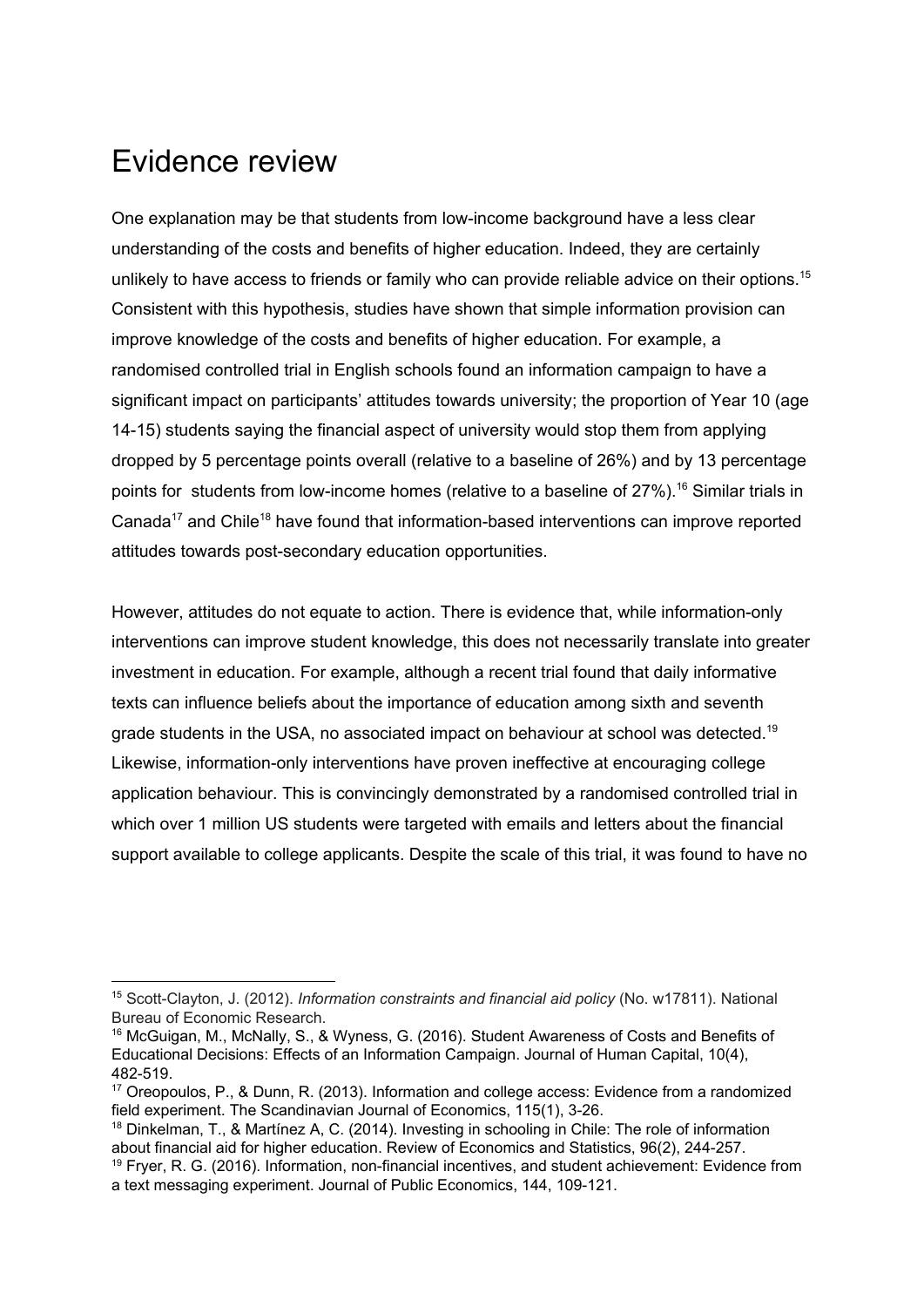discernible impact on college enrollment.<sup>20</sup> Similarly, sending potential college graduates aid eligibility estimates has been shown to have no impact on aid submissions<sup>21</sup>.

These null results suggest that it is necessary to tackle more nuanced behavioural barriers to investment in education. Indeed, a growing body of literature supports a model that can account for seemingly 'irrational' behaviour in the education domain. This model incorporates factors such as present bias (whereby immediate costs and rewards are emphasised above those in the future) and a tendency for humans to rely on rely on rules of thumb to make important decisions. $^{22}$  There is good experimental evidence that interventions which address these issues by simplifying the college application process, providing personalised support and altering defaults can have a positive effect on student behaviour. 23

In addition to present bias and a tendency to opt for defaults, social factors can drive under-investment in education. For example, the concept of 'social norms' can explain how, by seeking to emulate the attitudes and actions of those in their social group, students adopt the idea that academic education is 'not for them'.<sup>24</sup> This attitude may be strengthened due to the 'availability heuristic' which states that judgements are affected by how easily an individual can recall relevant information; if a student has never encountered someone in their social circle who has successfully progressed to university, they may underestimate their own chances of being accepted. $25$  Moreover, the prevalent attitude to education in a social group can mean that students suffer social costs for breaking rank. For example, the phenomenon of 'acting white' in the USA describes how black teenagers displaying pro-education behaviour can be rejected by their peers.<sup>26</sup> Given that young people are

<sup>22</sup> Lavecchia, A. M., Liu, H., & Oreopoulos, P. (2014). *Behavioral economics of education: Progress and possibilities* (No. w20609). National Bureau of Economic Research.

<sup>20</sup> Bergman, P., Denning, J. T., & Manoli, D. (2016). *Is Information Enough? Evidence from a Tax Credit Information Experiment with 1,000,000 Students*. Working Paper, August.

<sup>&</sup>lt;sup>21</sup> Bettinger, E. P., Long, B. T., Oreopoulos, P., & Sanbonmatsu, L. (2012). The role of application assistance and information in college decisions: Results from the H&R Block FAFSA experiment. *The Quarterly Journal of Economics*, *127*(3), 1205-1242.

<sup>23</sup> French, R., & Oreopoulos, P. (2017). Behavioral Barriers Transitioning to College. *Labour Economics*.

<sup>24</sup> Lavecchia, A. M., Liu, H., & Oreopoulos, P. (2014). *Behavioral economics of education: Progress and possibilities* (No. w20609). National Bureau of Economic Research.

<sup>&</sup>lt;sup>25</sup> Tversky, A., & Kahneman, D. (1973). Availability: A heuristic for judging frequency and probability. *Cognitive psychology*, *5*(2), 207-232.

<sup>26</sup> Fryer, R. G., & Torelli, P. (2010). An empirical analysis of 'acting white'. *Journal of Public Economics*, *94*(5), 380-396.; Austen-Smith, D., & Fryer Jr, R. G. (2005). An economic analysis of "acting white". *The Quarterly Journal of Economics*, *120*(2), 551-583.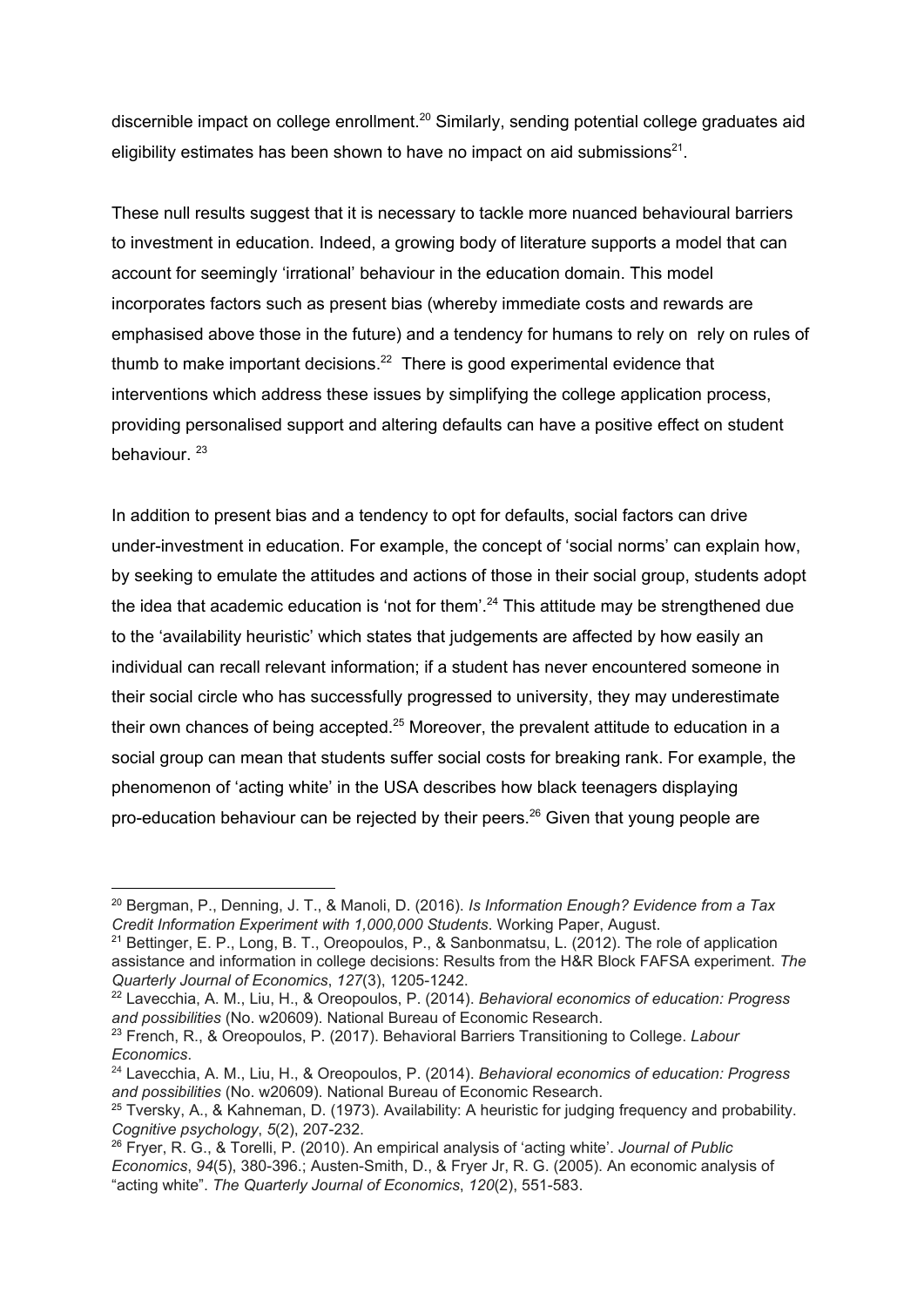particularly prone to 'present bias', these social factors represent a powerful deterrent to university progression.<sup>27</sup>

The use of role models and mentoring offer social solutions to these social barriers. A role model can be broadly defined as a successful and inspirational member of one's in-group whose behaviour makes a particular goal desirable.  $^{28}$   $^{29}$  In the context of widening participation, a role model is normally a relatable undergraduate student who participates in outreach activities with a view to inspiring potential applicants. We can conceptualise role models as influencing students by the same mechanisms which are outlined above: exposure to an academically successful in-group exemplar may impact on a student's understanding of social norms; provide a memorable and engaging example upon which they can estimate their own chance of attendance; and alleviate anxiety around the social costs of university.

There is some evidence to suggest that role models can indeed have a positive influence on education outcomes. In a recent British study, secondary school students exposed to a talk from an inspirational local role model were approximately eight percentage points more likely to express an interest in attending university than those in the control group (55.8% compared to 48.0%). $30$  In similar vein, exposure to a role model from a low-income background increased test scores by 0.27 standard deviations for poor Madagascan students (although it had no statistically significant effect on their wealthier peers).<sup>31</sup> This is in line with evidence that social distance is a mediating factor in role model efficacy. $32,33$ Another study in the UK found that an inspirational letter from a university student from a low income background sent to 16-17 year old young people with good grades from non typical

<sup>27</sup> Lavecchia, A. M., Liu, H., & Oreopoulos, P. (2014). *Behavioral economics of education: Progress and possibilities* (No. w20609). National Bureau of Economic Research.

<sup>&</sup>lt;sup>28</sup> McIntyre, R. B., Paulson, R. M., Taylor, C. A., Morin, A. L., & Lord, C. G. (2011). Effects of role model deservingness on overcoming performance deficits induced by stereotype threat. European Journal of Social Psychology, 41(3), 301-311.

<sup>&</sup>lt;sup>29</sup> Morgenroth, T., Ryan, M. K., & Peters, K. (2015). The motivational theory of role modeling: How role models influence role aspirants' goals. *Review of General Psychology*, *19*(4), 465.

<sup>&</sup>lt;sup>30</sup> Silva, A. S., Sanders, M., Chonaire, A. N., & Team, B. I. (2016). Does the heart rule the head? Economic and emotional incentives for university attendance.

<sup>&</sup>lt;sup>31</sup> Nguven, T. (2008). Information, role models and perceived returns to education: Experimental evidence from Madagascar. *Unpublished manuscript*, *6*.

 $32$  Ray, D. (2006). Aspirations, poverty, and economic change. Understanding poverty, 409421.

<sup>33</sup> Dasqupta, N. (2011). Ingroup experts and peers as social vaccines who inoculate the self-concept: The stereotype inoculation model. Psychological Inquiry, 22(4), 231-246.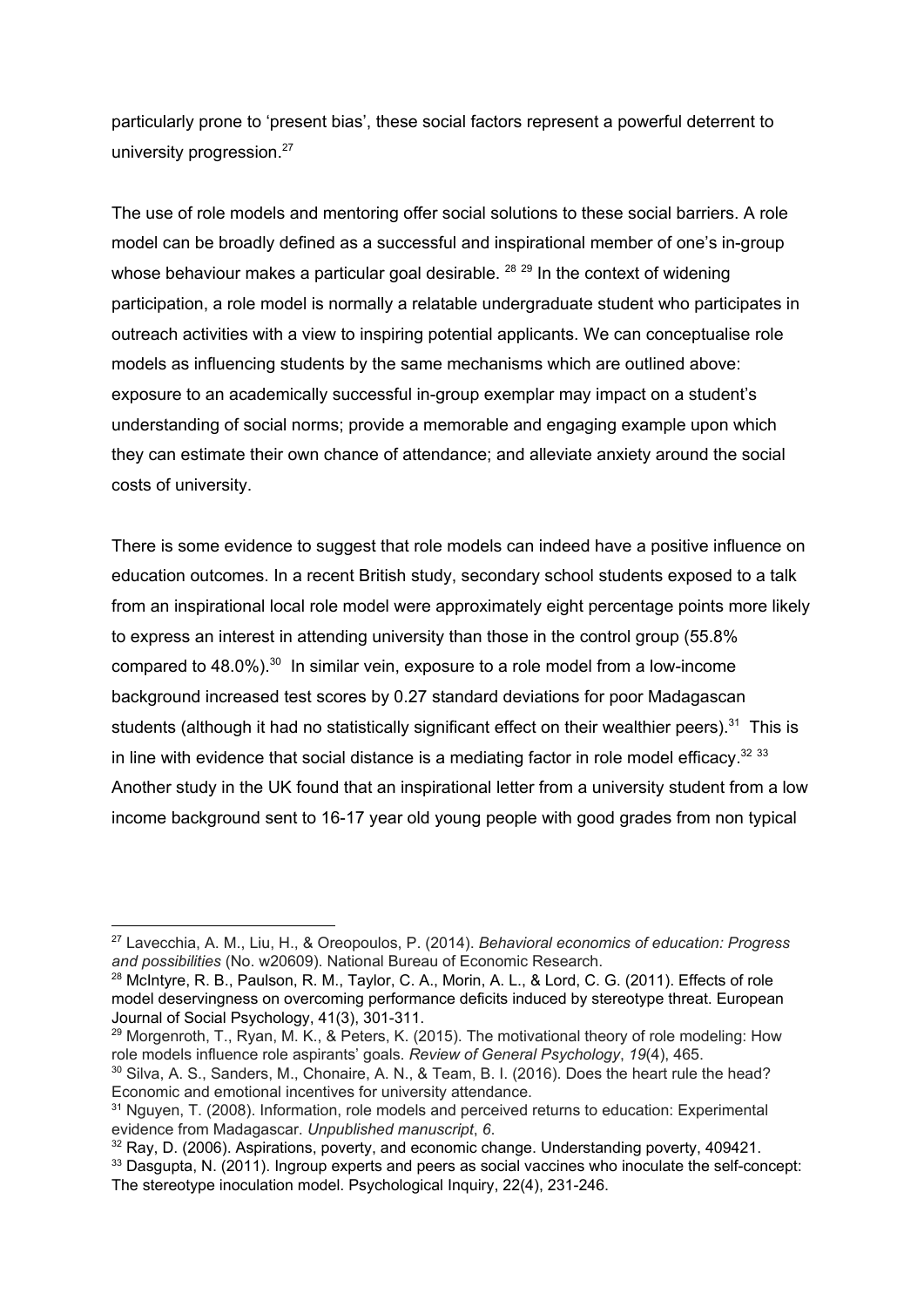university backgrounds increased the proportion of young people accepting an offer from a selective university by 30%.<sup>34</sup>

Mentoring can combine the inspirational effect of a role model with personalised assistance.  $35$  Previous studies have demonstrated that this support can have a positive effect on college applications. For example, the offer of undergraduate mentoring and cash incentives for US high school students in their senior year has been found to increase the likelihood that female students progress to college by 15 percentage points (from a baseline of 50%) - an effect which persisted through to at least the second year of college. $36$  Another highly relevant trial evaluated the impact of the 'College Possible' programme which offers tutoring and college application support to disadvantaged US students. This programme was found to have a strong positive effect on applications to four-year colleges with a gap of 30 percentage points between rates in the treatment group compared to the control. $37$ 

Mentoring has also been show to help tackle the issue of 'summer melt' - a term used to describe the high numbers of students in the USA who fail to matriculate in the fall semester. One recent trial paired near-age peer mentors with college-bound students to provide support and encouragement to complete necessary enrollment tasks. This resulted in a 12.3 percentage points increase in enrollment among students who reported less clear college plans.<sup>38</sup> Coaching, which can be considered a specialised form of mentoring, has also been shown to increase retention on college courses once students arrive. Inside Track is a company which links mainly non-traditional US students with coaches who can offer support over their first in college. A randomised controlled trial found that at 12 months into the programme, 48.8% of the treated students were retained compared to 43.5% of those in the control group. $39$  Moreover, the impact was sustained even after the coaches stop contacting students: treated students were 4 percentage point more likely to complete their degrees (from baseline of 31.2%).

<sup>34</sup> Sanders, M, Chande, R & Selley, E (2017), Encouraging People Into University. *Department of Education, United Kingdom*

<sup>35</sup> French, R., & Oreopoulos, P. (2017). Behavioral Barriers Transitioning to College. Labour Economics.

<sup>&</sup>lt;sup>36</sup> Carrell, S. E., & Sacerdote, B. (2013). Late interventions matter too: The case of college coaching New Hampshire (No. w19031). Cambridge, MA: National Bureau of Economic Research.

<sup>37</sup> Avery, C. (2013). *Evaluation of the College Possible program: Results from a randomized controlled trial* (No. w19562). National Bureau of Economic Research.

<sup>38</sup> Castleman, B. L., & Page, L. C. (2015). Summer nudging: Can personalized text messages and peer mentor outreach increase college going among low-income high school graduates?. *Journal of Economic Behavior & Organization*, *115*, 144-160.

<sup>39</sup> Bettinger, E. P., & Baker, R. B. (2014). The effects of student coaching: An evaluation of a randomized experiment in student advising. *Educational Evaluation and Policy Analysis*, *36*(1), 3-19.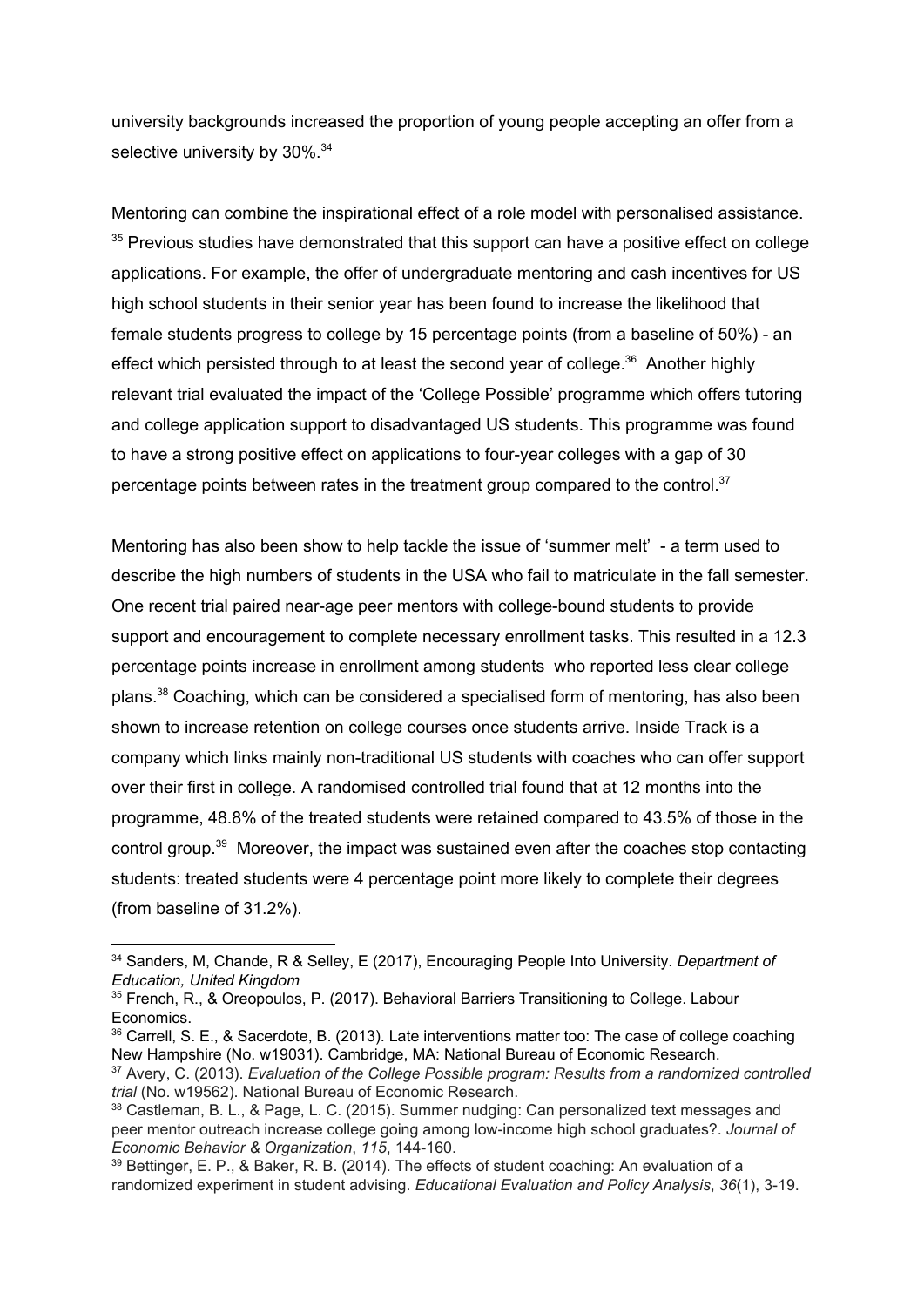# Experiment Design

### **Interventions**

Participants in our trial could receive one of three treatments - either they were in the control group, in which case they received no additional support encouraging them to attend university compared to their school's business as usual, or they were assigned to the 'talk' or 'mentoring' conditions, which we describe below.

Both interventions were delivered by student mentors recruited from the student body of the University of Bristol. Recruitment was conducted at the Freshers' and Volunteers' Fairs <sup>40</sup>, and via email sent through course mailings. Mentors received training from Teach First in the first year, and in subsequent years were trained by a combination of Teach First and returning mentors from the previous year. All students were subject to Disclosure and Barring Service checks, which are the standard checks in the UK to ensure that mentors did not have a criminal record that would preclude them from working with young people. Participants' travel to schools was paid for, but was otherwise their involvement was voluntary and unpaid.

In the 'talk' arm of the trial, student mentors visited the schools and delivered 'Inspire Talks' to full year groups of students. These talks were intended to be both informational and inspirational and focussed on how the mentor had progressed to university and what it was like to attend. In the second arm of the trial, students mentors provided one-on-one tutoring to a smaller number of students. Each school selected five students to take part in this tutoring which was designed to tackle the attainment gap directly by seeking to raise attainment, as well as 'aspirations'. Typically, there were around two sessions per half-term, lasting an hour. This arm of the trial did not include any students in the last two years of schooling as it was felt it would be more difficult for student mentors to support the more advanced course content at this level.

<sup>&</sup>lt;sup>40</sup> These events take place early in the school year and are organised by the university's students' union.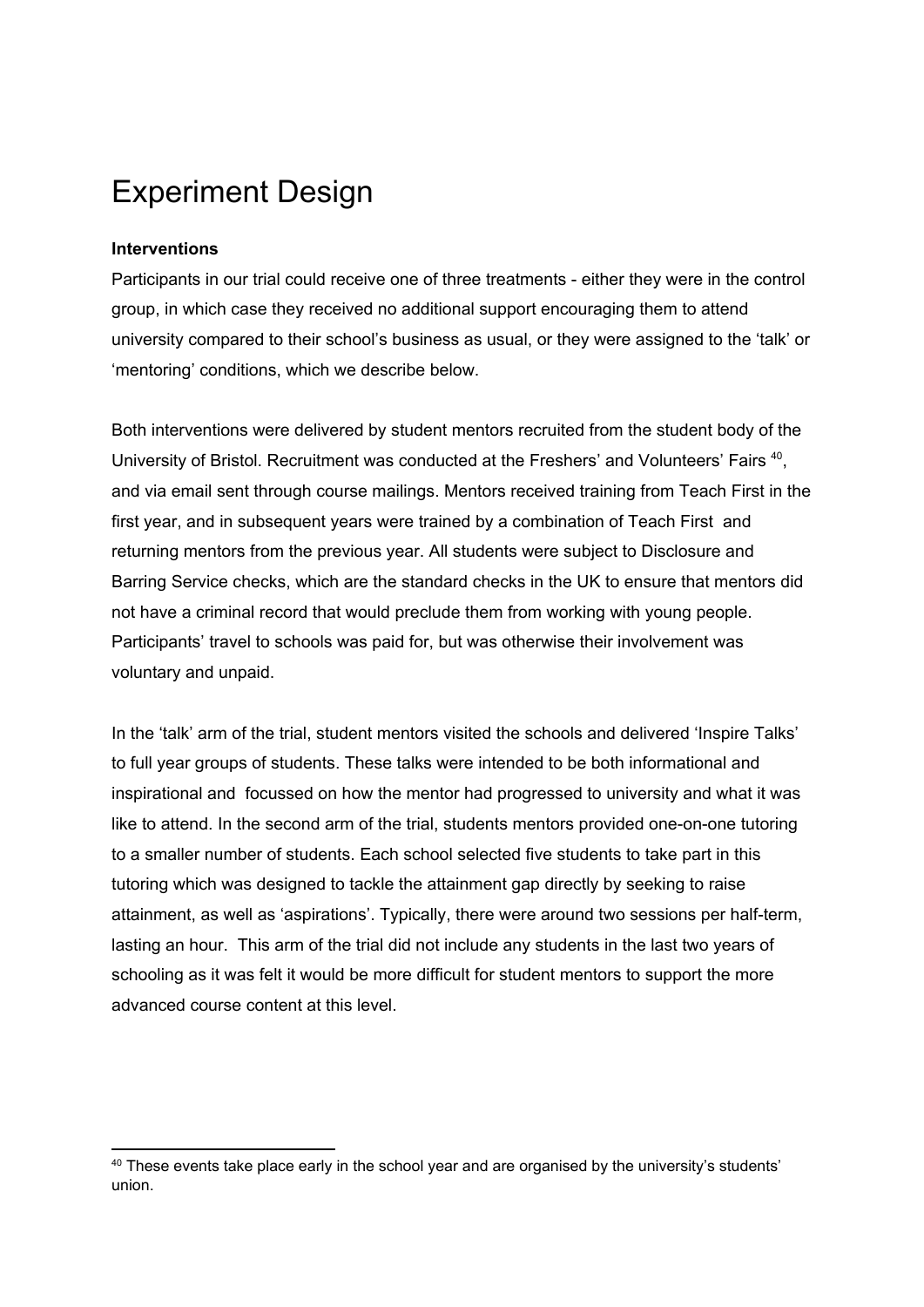We also designed and set up an online tool to help explain the financial benefits and costs from attending a university like Bristol. This was presented by the mentors, although in the final year they switched to conveying the main points on slides.

### **Experiment Design**

The experiment ran from the 2013/14 to the 2015/16 academic year. It was conducted as a cluster randomised, cross-over design randomised controlled trial. A stylised graphical representation of this design can be seen below. In a cross-over trial, school/year pairs (for example, the cohort of School X that will graduate in year Y), are randomised to one of the three conditions, where stratification occurs at the level of the school - as such, each school contains at least one year group that receives each of our treatment conditions. This design was selected in order to maximise schools' adherence with the trial (as all schools in the trial receive at least one intervention, they all have some incentive to continue), and to maximise statistical power for a given sample of schools by allowing us to estimate both time period and school fixed effects.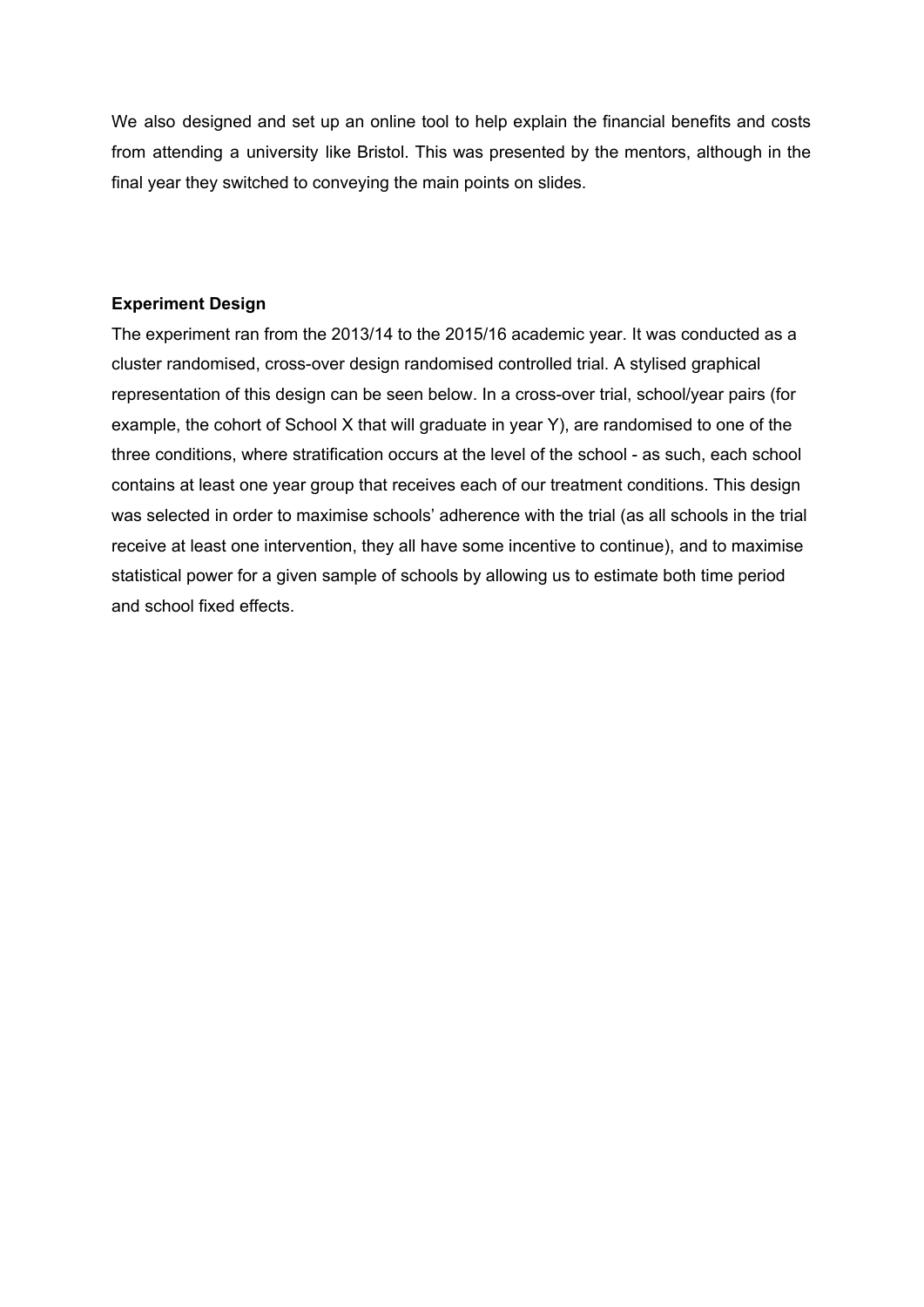

### **Figure 1: Stylised Graph denoted school/cohort pairs randomised to treatment (yellow) or control (pink)**

Compared to a standard cross-over design, this trial is complicated by the eligibility criteria for our interventions. As described above, participants in the last two years of school were deemed ineligible for the mentoring condition, as the level of knowledge required to support studies at that level may have been beyond that of our student mentors. As such, participants who are aged less than 16 are randomised to receive, with one third probability, either the mentoring intervention or the talk intervention, or business as usual, while participants above that age, are randomly assigned to receive, with one half probability, either the talk intervention or business as usual.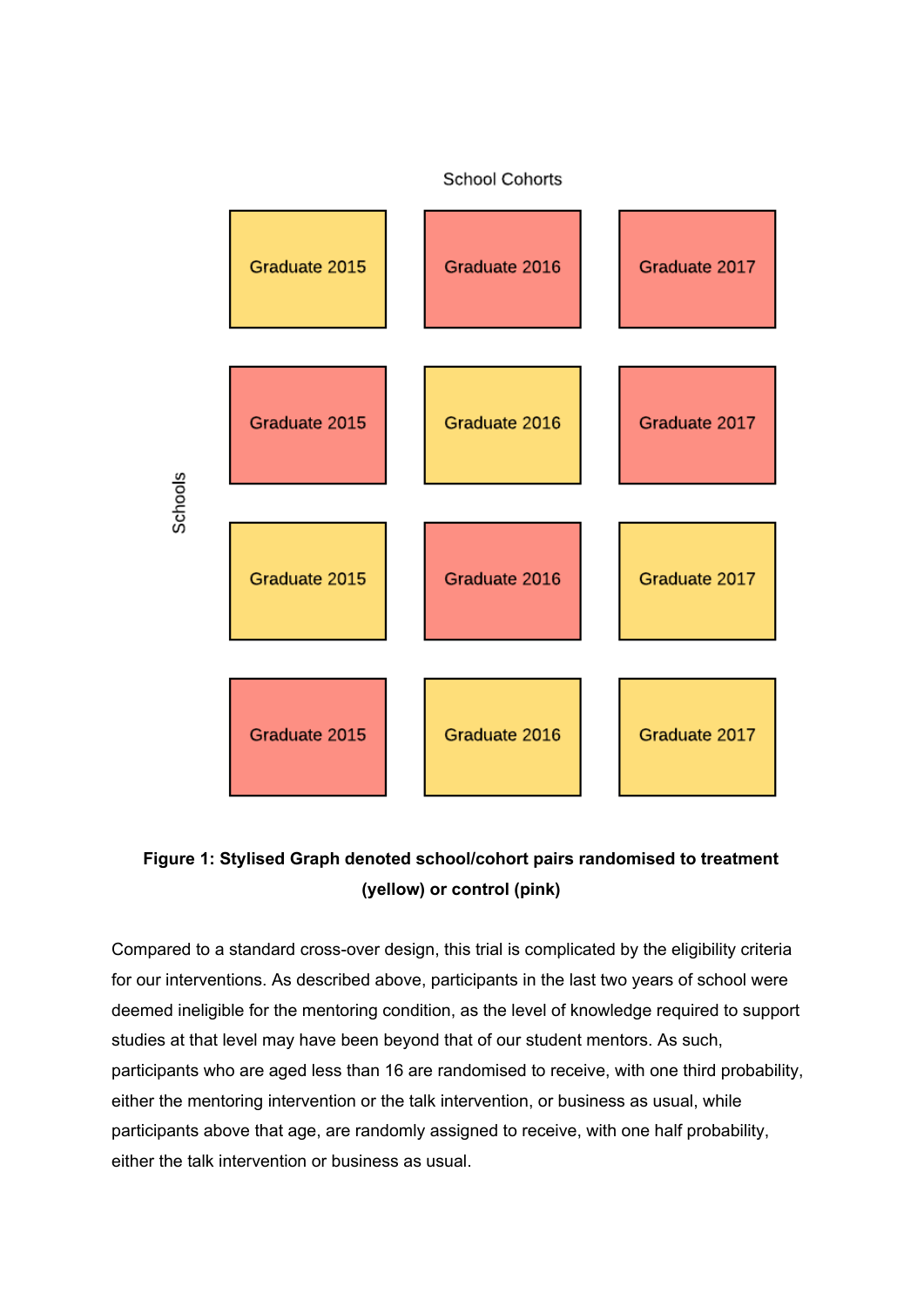#### **Sample**

Schools were recruited for the trial through direct mail contacts. Schools were recruited that were close to the University of Bristol, partly due to the practicality of implementation and the nature of our funding, and partly because the aim was explicitly to 'widen participation' from local schools. The region covered by our trial, and the schools included, can be seen on the map below. Although the majority of schools in our sample are secondary schools, there are a few relatively larger further education colleges in the trial. In total 36 schools and colleges were recruited and took part in the study.



**Figure 2: School Locations**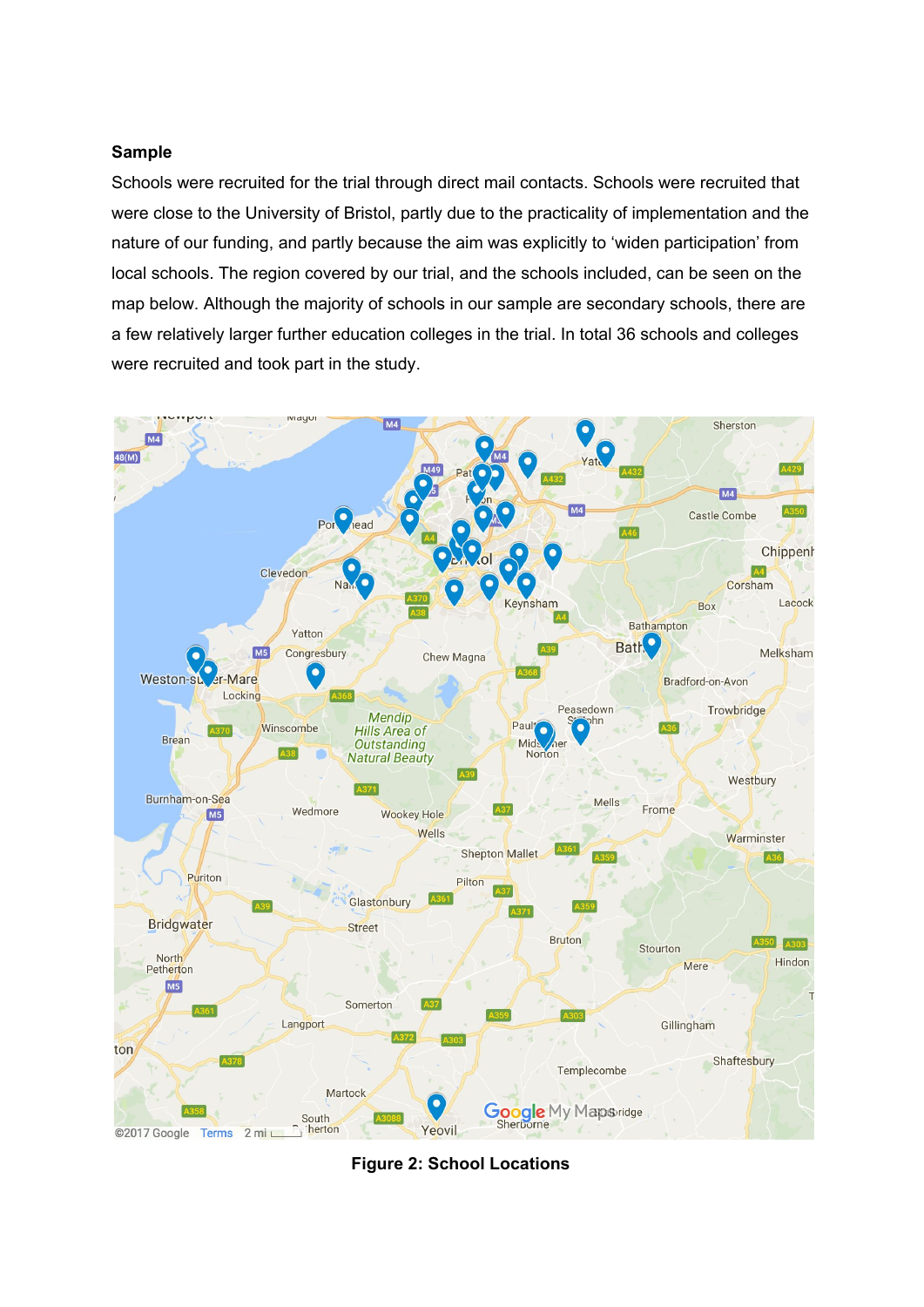## Analysis and Data Description

### **Data Description**

We have three main sources of data - our own assignment data, data from Universities and Colleges Admission Service (UCAS), and data provided by the University of Bristol. These data cover all applications from our trial schools and colleges for academic years ranging from 2001 to 2016 (the latest year for which data are available). These data are merged together by school and college on their URN and the application cycle year of each cohort. Data purchased from UCAS contains four of our five outcome measures - the number of applications from a school to any university, the number of applications from a school to any Russell Group University<sup>41</sup>, and how many of these applications results in acceptances - that is, cases where an application to a university attracts an offer which subsequently is accepted by the student - this is the best proxy we have for whether a student attends that university. Each student can make up to five applications, unless they are applying to study medicine in which case they can apply to four. Because almost all students will apply for either 0 or 5 universities (there is no marginal cost to each application, either financial or effortful), we believe it is safe to interpret an increase in the number of applications by 5 as an increase in the number of students applying to university by 1. For Russell Group applications this is less clear-cut, as applications to Russell Group universities can take up any number of the students' five applications, or none, and so an increase in Russell Group applications by 5 might be interpreted in a number of ways - either one student applying to five Russell Group universities, 5 students applying to one each, and so on. As each student will typically only accept one offer, it is more straightforward to interpret this variable. Data from the University of Bristol contains data on all applications to the University of Bristol. for our trial schools.

In total our data contain 36 institutions, of which 9 are colleges and 25 are schools, observed between 2002 and 2017 application cycles. The majority of schools appear in our data 14 times, with some schools observed on relatively fewer occasions either due to the schools being established during the period covered by our data or changing their name or status (and hence their unique reference number) and their prior details not being known.

<sup>&</sup>lt;sup>41</sup> The Russell Group is a membership body of good British Universities, which includes the University of Bristol. As it is a membership body, schools can join it, and pay fees to be members. As such, it is not a perfect predictor of being an 'elite' university, although it typically represents most of the best Universities in the UK.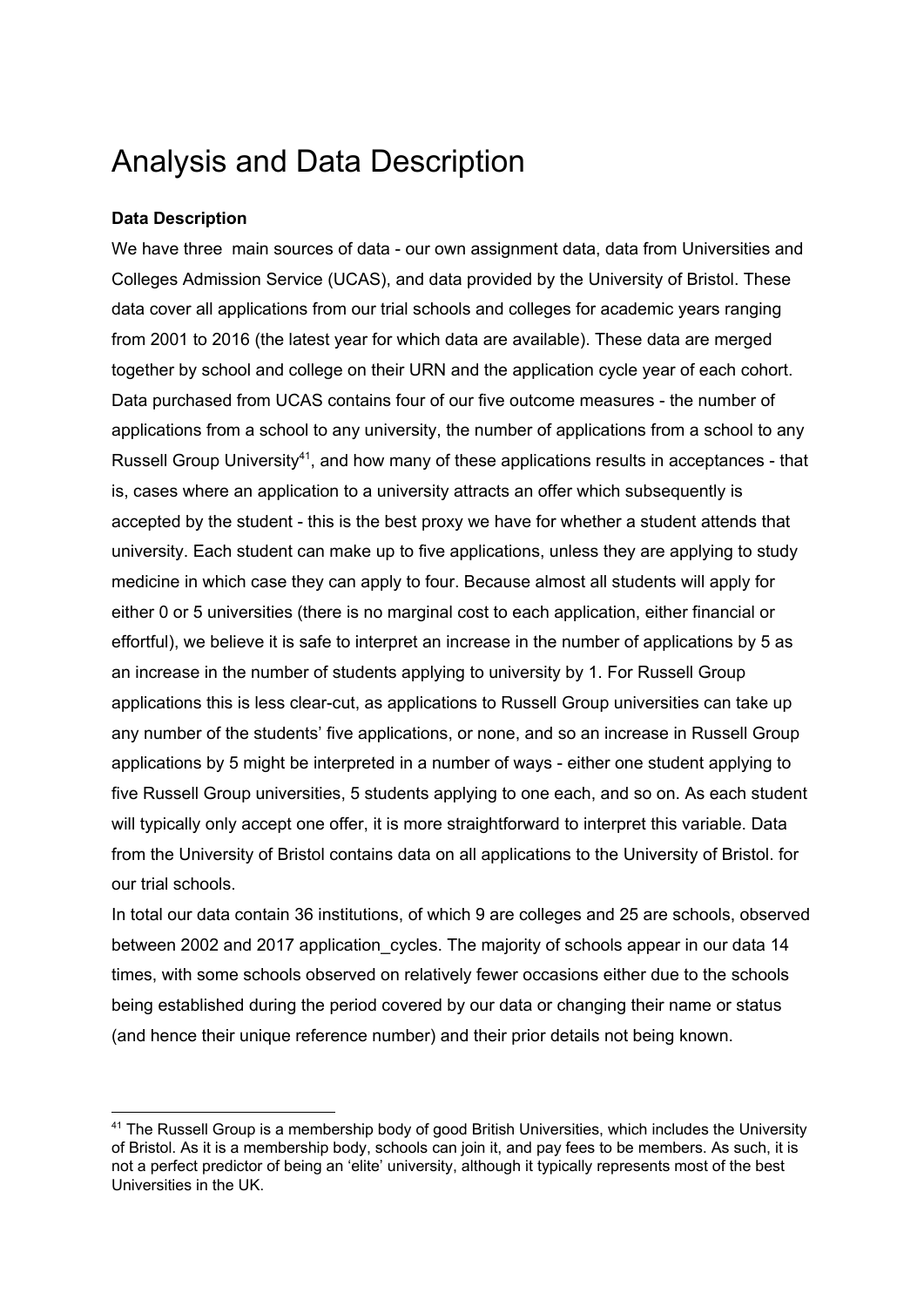### **Censoring**

All of our data are provided at the school/year level, and data provided by UCAS are subject to censoring rules to protect the anonymity of university applicants. These censoring rules mean that where fewer than 2 applicants are listed in a category, this is reported as 0. Similarly, any number between 2 and 5 is rounded to a 5. Therefore we cannot be sure whether 0s or 5s represent real data or are an artefact of censoring; this introduces a risk of bias into our analysis. However, randomisation should control for this issue, although it may limit the interpretation of our point estimates.

#### **Time period**

Data from our trial period are combined with historic data in order to maximise statistical power, and to minimise the risk of bias due to the relatively small number of clusters to be randomised, by allowing us to control more fully for school specific fixed effects and for the time trend of applications school-by-school.

#### **Analytical Strategy**

Using this data, we create a panel of schools/colleges: the school (subscript s below) is the cross sectional unit and application cycle (cohort) is the time variable (subscript t below). For each of our five outcome measures (applications and acceptances to any/Russell Group universities, applications to Bristol) we estimate a regression model specified as;

$$
Y_{st} = \alpha + \beta_1 T_{st} + \beta_2 \gamma_t + S_i + u_{st}
$$

Where Y is the outcome of interest,  $\alpha$  is a constant, T is a binary variable indicating treatment if 1 and 0 else,  $\gamma_t$  is a time trend,  $S_i$  is a school/college fixed effect and  $\,u_{_{SI}}$  is the error term. Because our unit of observation and our unit of randomisation are the same, we do not cluster our standard errors. The results of our analysis are in the table below.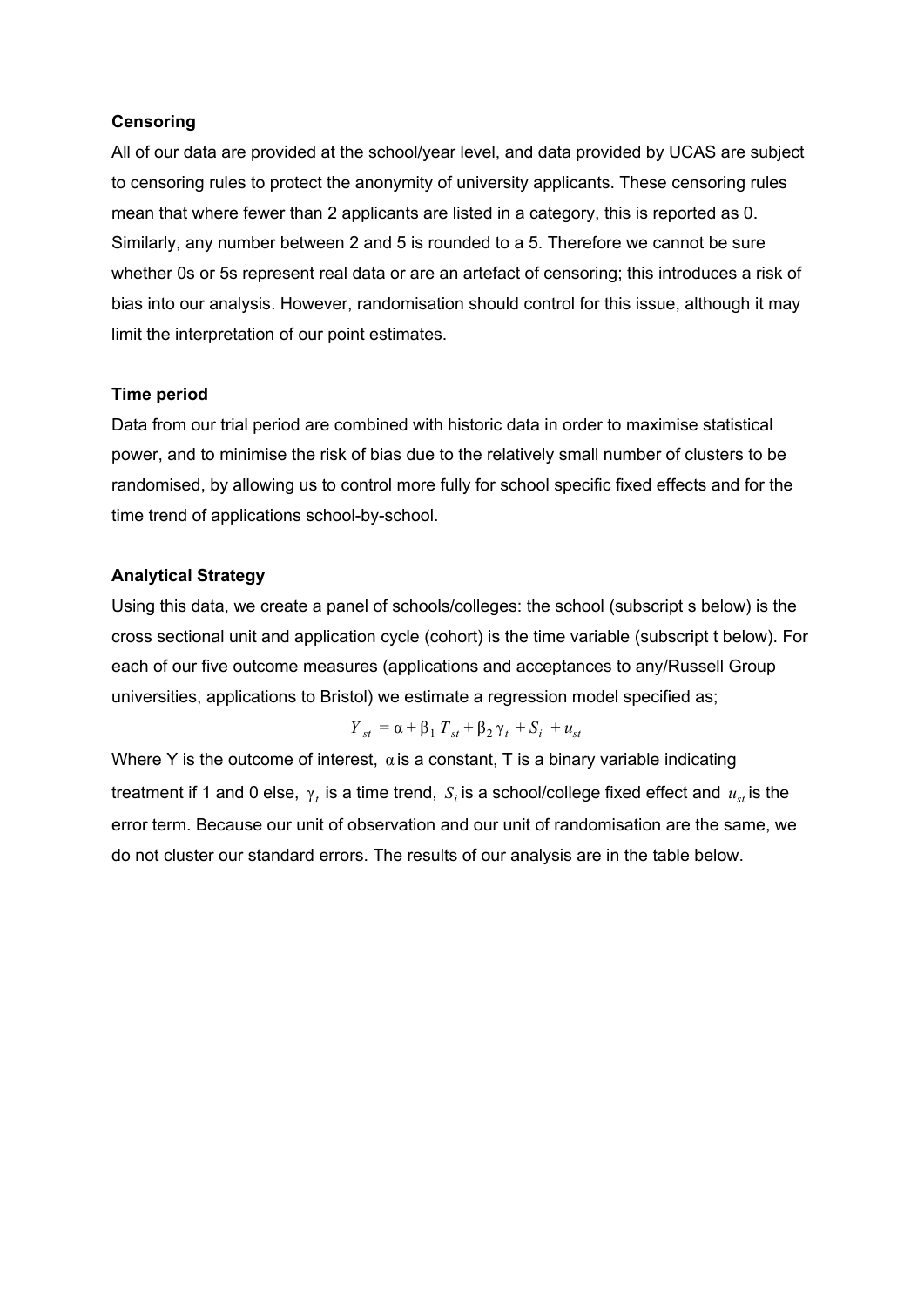| Table 1: Results of primary analysis (School/College Fixed Effects) |                       |                                 |                                |                          |                                |  |
|---------------------------------------------------------------------|-----------------------|---------------------------------|--------------------------------|--------------------------|--------------------------------|--|
|                                                                     | (1)                   | (2)                             | (3)                            | (4)                      | (5)                            |  |
|                                                                     | Total<br>Applications | <b>Total RG</b><br>Applications | <b>Bristol</b><br>Applications | Total<br>Acceptance<br>s | <b>Total RG</b><br>acceptances |  |
| Treatmen<br>t                                                       | 151.309               | $80.127 +$                      | 0.882                          | 26.415                   | 27.314**                       |  |
|                                                                     | (279.468)             | (47.942)                        | (7.405)                        | (53.375)                 | (10.070)                       |  |
| Constant                                                            | $-2.49e+04+$          | $-2773.230$                     | 20.764                         | $-6786.789*$             | -2334.378***                   |  |
|                                                                     | (16343.140)           | (2803.625)                      | (567.358)                      | (3121.355)               | (588.872)                      |  |
| Time<br>Trend                                                       | Yes                   | Yes                             | Yes                            | Yes                      | Yes                            |  |
| Cluster<br>Fixed<br>effects                                         | Yes                   | Yes                             | Yes                            | Yes                      | Yes                            |  |
| Trial<br>Period<br>Control<br>Group<br>Mean                         | 691                   | 124                             | 17                             | 130                      | 29                             |  |
| N                                                                   | 445                   | 445                             | 457                            | 445                      | 445                            |  |

Robust Standard Errors in Parentheses

+ p<0.1, \*p<0.05, \*\*p<0.01, \*\*\*p<0.001

Our findings are positive but not conclusive. For all of our variables of interest we see a positive relationship between treatment and the outcome measure. However, due to a combination of factors, principally small effect sizes associated with our intervention, a relatively small sample, the lack of availability of individual data, and the greater than anticipated level of variability in the outcome measures, these are not generally statistically significant.

We find a substantial, 80 application per school/college increase in the number of applications to Russell Group universities as a result of treatment, which is statistically significant at the 10% level. Given a control group mean of 124, this is a very sizeable quantitative effect, but note that once we split up (large) colleges from (small) schools, the effect size for schools is much smaller, see tables 2 and 3. Similarly, we find a positive and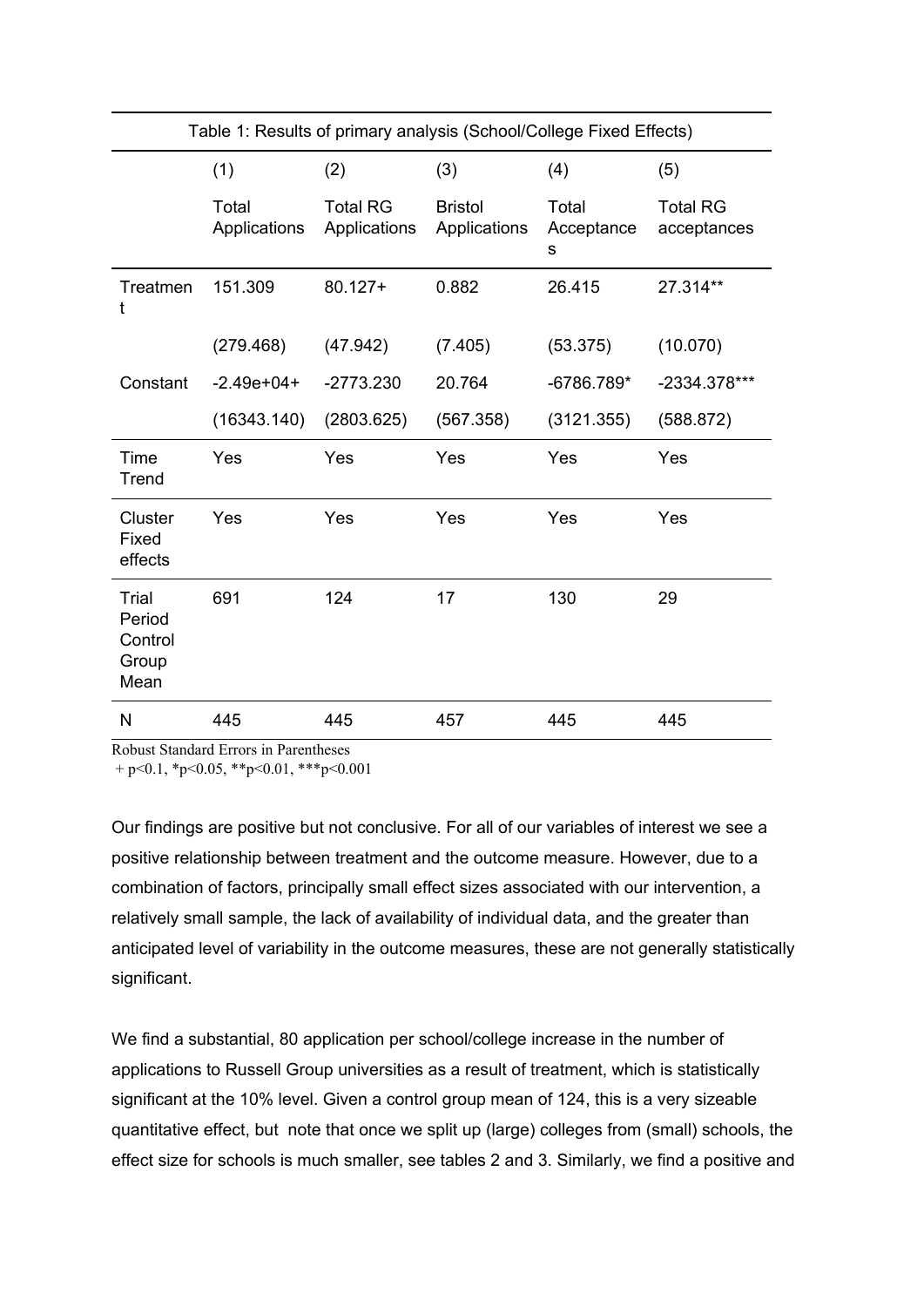significant increase in the number of people accepting offers from Russell Group universities (see figure 3, below), which is our most reliable proxy for attending that sort of institution and this is statistically significant at the 1% level. These findings are robust to alternative specifications (including the inclusion of time fixed effects rather than a time trend) in the direction and size of the point estimate, but not in terms of statistical significance<sup>42</sup>.



**Figure 3: Acceptances of Offers from Russell Group Universities, full sample**

The point estimates suggest a 5% increase in applications to Bristol itself, though this is also not statistically significant.

Our point estimates of the treatment effect across our outcome measures excluding the Bristol applications is large in relative terms. One explanation for this is that a modest treatment effect in small schools is being exaggerated by the censoring rules described above, while another is that our treatment effect is biggest in larger institutions. Although the number of students enrolled is not known, we do know that colleges are typically larger institutions, drawing their cohorts from many schools.

 $42$  We have selected our empirical strategy based on maximising power in the limited dataset that we have, and therefore have selected the model with the highest adjusted R squared as our primary analysis.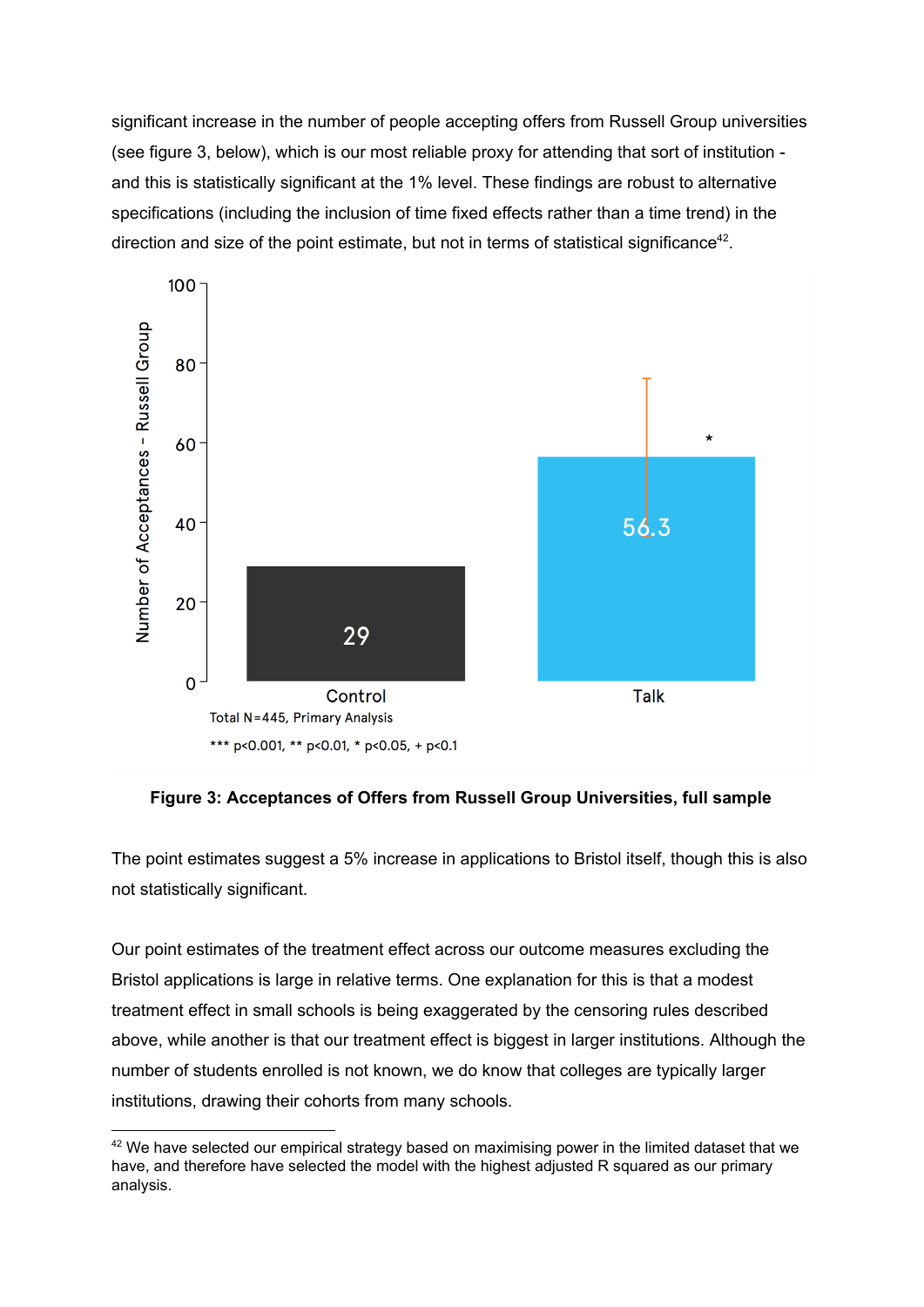To investigate further, we therefore conduct analysis by splitting the sample between colleges and schools, shown in the two tables below.

| Table 2: Results of secondary analysis, evaluating treatment effect on colleges (College<br>fixed effects) |                       |                                 |                                |                      |                                |  |  |
|------------------------------------------------------------------------------------------------------------|-----------------------|---------------------------------|--------------------------------|----------------------|--------------------------------|--|--|
|                                                                                                            | (1)                   | (2)                             | (3)                            | (4)                  | (5)                            |  |  |
|                                                                                                            | Total<br>Applications | <b>Total RG</b><br>Applications | <b>Bristol</b><br>Applications | Total<br>Acceptances | <b>Total RG</b><br>acceptances |  |  |
| Treatment                                                                                                  | 453.415               | 243.710*                        | $-2.889$                       | 69.103               | 81.849**                       |  |  |
|                                                                                                            | (663.311)             | (115.154)                       | (20.431)                       | (131.464)            | (25.781)                       |  |  |
| Constant                                                                                                   | $-4.03e+04$           | $-1283.427$                     | 558.590                        | $-1.29e+04+$         | $-3367.286*$                   |  |  |
|                                                                                                            | (42379.763)           | (7357.346)                      | (1736.666)                     | (8399.387)           | (1647.209)                     |  |  |
| Time<br>Trend                                                                                              | Yes                   | Yes                             | Yes                            | Yes                  | Yes                            |  |  |
| Cluster<br>Fixed<br>Effects                                                                                | Yes                   | Yes                             | Yes                            | Yes                  | Yes                            |  |  |
| Control<br>Group<br>Trial<br>Period<br>Mean                                                                | 1617                  | 234                             | 48                             | 315                  | 54                             |  |  |
| $\mathbf N$                                                                                                | 101                   | 101                             | 103                            | 101                  | 101                            |  |  |

Robust Standard Errors in Parentheses

+ p<0.1, \*p<0.05, \*\*p<0.01, \*\*\*p<0.001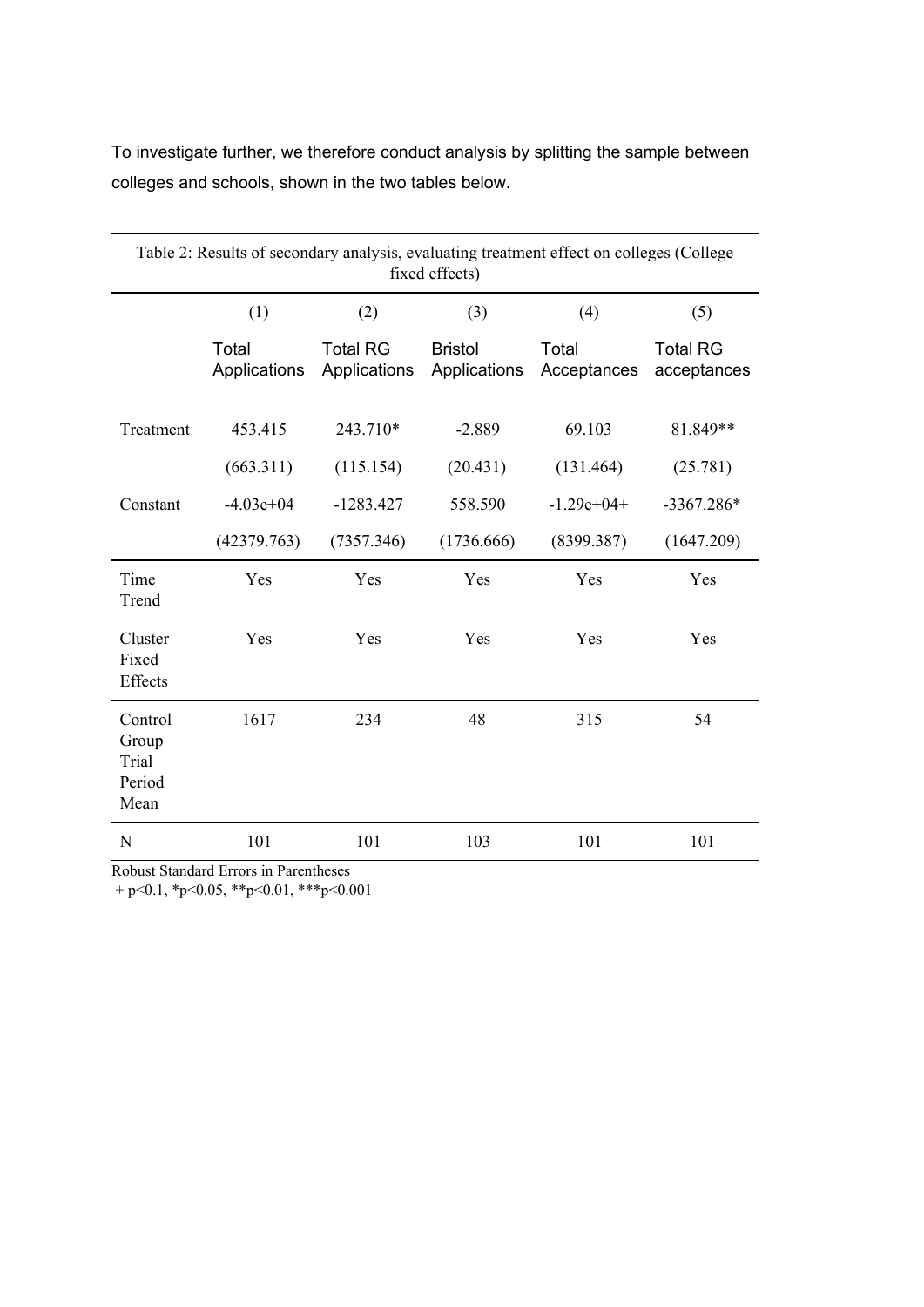| fixed effects)                              |                       |                                 |                                |                      |                                |  |  |
|---------------------------------------------|-----------------------|---------------------------------|--------------------------------|----------------------|--------------------------------|--|--|
|                                             | (1)                   | (2)                             | (3)                            | (4)                  | (5)                            |  |  |
|                                             | Total<br>Applications | <b>Total RG</b><br>Applications | <b>Bristol</b><br>Applications | Total<br>Acceptances | <b>Total RG</b><br>acceptances |  |  |
| Treatment                                   | 13.091                | 24.343                          | $-1.108$                       | 4.100                | 9.075                          |  |  |
|                                             | (121.139)             | (38.382)                        | (2.307)                        | (20.501)             | (7.203)                        |  |  |
| Constant                                    | $-6643.842$           | $-1101.701$                     | $-99.629$                      | $-2390.100*$         | $-1144.580**$                  |  |  |
|                                             | (6313.782)            | (2000.444)                      | (170.465)                      | (1068.509)           | (375.430)                      |  |  |
| Time<br>Trend                               | Yes                   | Yes                             | Yes                            | Yes                  | Yes                            |  |  |
| Cluster<br>Fixed<br>Effects                 | Yes                   | Yes                             | Yes                            | Yes                  | Yes                            |  |  |
| Control<br>Group<br>Trial<br>Period<br>Mean | 362                   | 86                              | 20                             | 64                   | 20                             |  |  |
| N                                           | 338                   | 338                             | 354                            | 338                  | 338                            |  |  |

Table 3: Results of secondary analysis, evaluating treatment effects on schools (School

Robust Standard Errors in Parentheses

+ p<0.1, \*p<0.05, \*\*p<0.01, \*\*\*p<0.001

In these table we see additional evidence that our treatment is stronger for students in further education colleges. As well as having significantly more students, leading to significantly more applications overall, the treatment effect is statistically significant and positive for both applications and acceptances to Russell Group universities (figure 4). The effect remains positive but statistically insignificant for pupils in schools (figure 5). There are no significant results for applications to Bristol.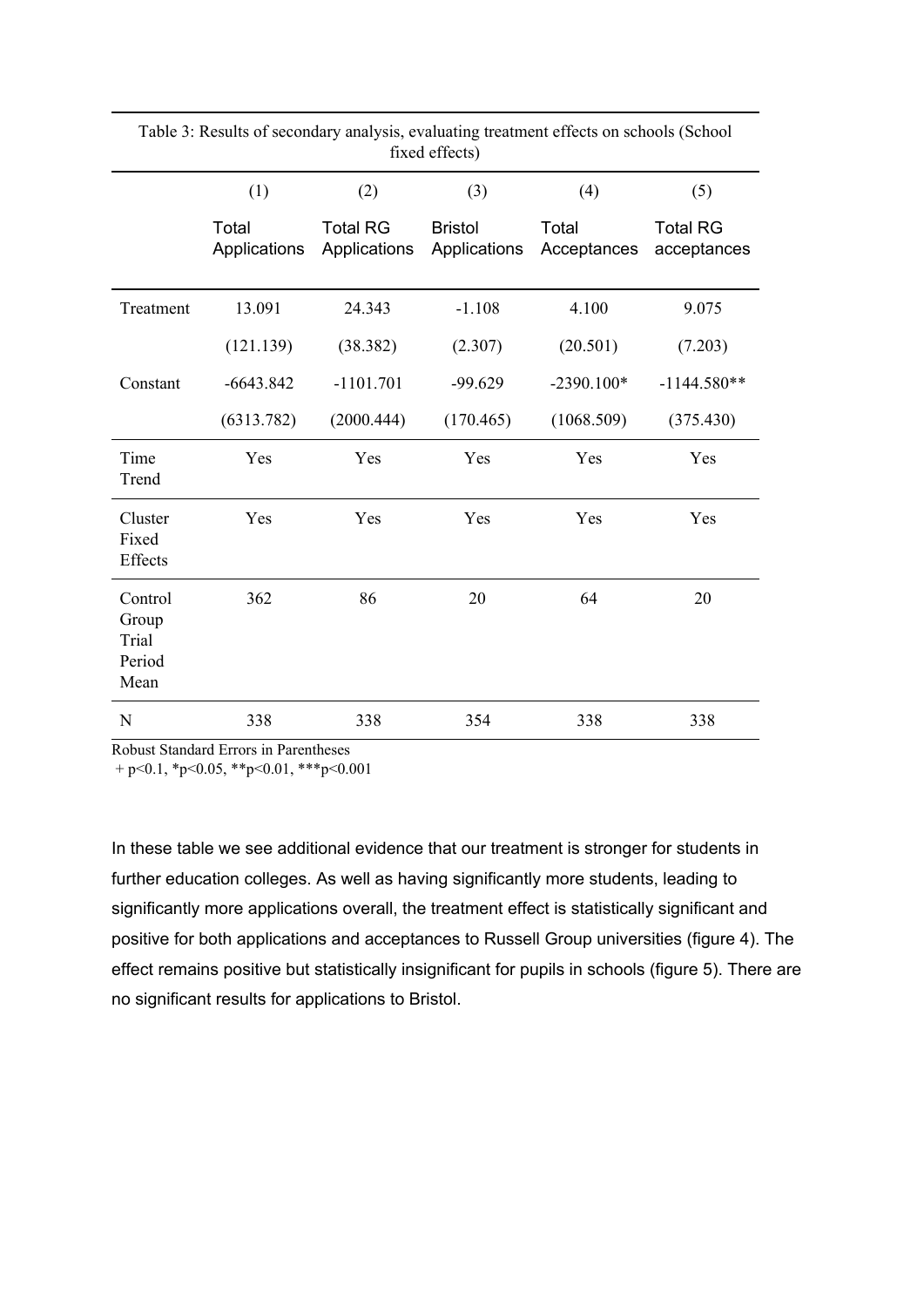

**Figure 4: Effect on Acceptances of Offers from Russell Group Universities for College students**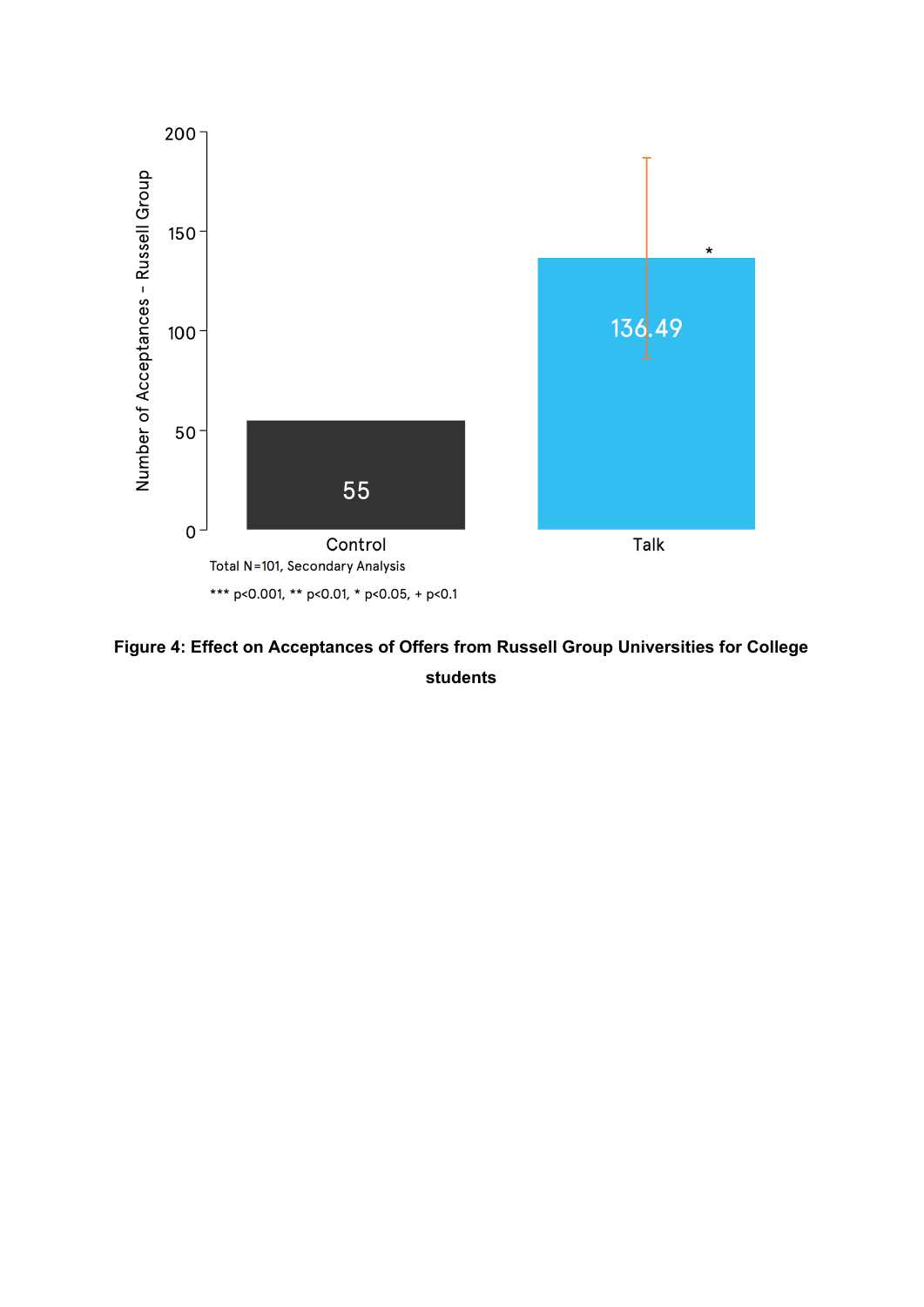

### **Figure 5: Effect on Acceptances of Offers from Russell Group Universities for College students**

## **Discussion**

We have conducted a randomised controlled trial testing the impact of talks from current students at the University of Bristol on applications from local school and colleges. Although our findings are limited by data availability and the scale of the trial, we have found indicative evidence supporting the hypothesis that an inspirational talk from a current student can raise pupils' applications to university. We observe in our data that this is particularly concentrated on applications for more selective, Russell Group universities, than on universities overall.

We find a differential impact of our treatment for colleges compared to schools; all point estimates are positive but much larger in colleges and more precisely determined. Only some of the effects are statistically significant, but all are suggestive of a positive effect.